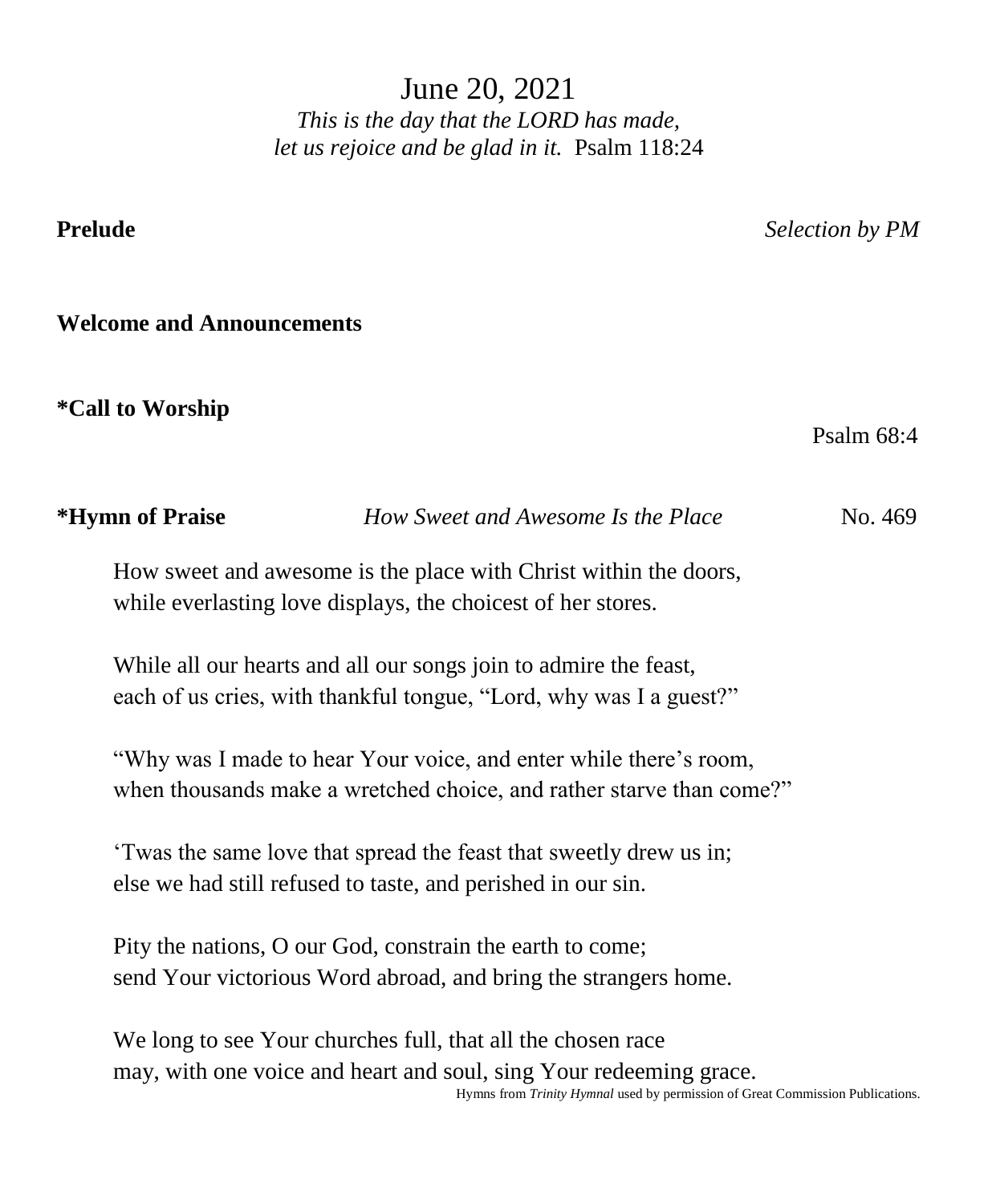**\*Prayer of Invocation** 

# **Scripture Reading Gen. 40:16-23**

## **Prayer of Confession**

Heavenly Father, do what you must do to work true repentance in our hearts for our sins. We confess that we take our own sin far too lightly, that we are far too casual in our attitudes and thoughts about the sins that we commit daily. You are a God who is all holy, and who cannot have sin in your sight. We throw ourselves upon your great mercy and ask that you not cast us out of your sight, even though we deserve this. We thank you that in your love and mercy that you let our sin fall upon your only son, Jesus, and it was Him that was cast away, and not us. Father, forgive us of our sins, not because of what we have done or not done; forgive us because of what Jesus has done and not done. He fulfilled your Law perfectly on our behalf, all the while without sinning. We thank you for this gift of salvation and ask that you continue to help us sin less and less. For it's in Jesus name that we pray, Amen.

## **Assurance of Pardoning Grace**  Psalm 68:1-3

**ESV** 

**<sup>1</sup>** May God arise, may his enemies be scattered; may his foes flee before him. **<sup>2</sup>** May you blow them away like smoke— as wax melts before the fire, may the wicked perish before God. **<sup>3</sup>** But may the righteous be glad and rejoice before God; may they be happy and joyful.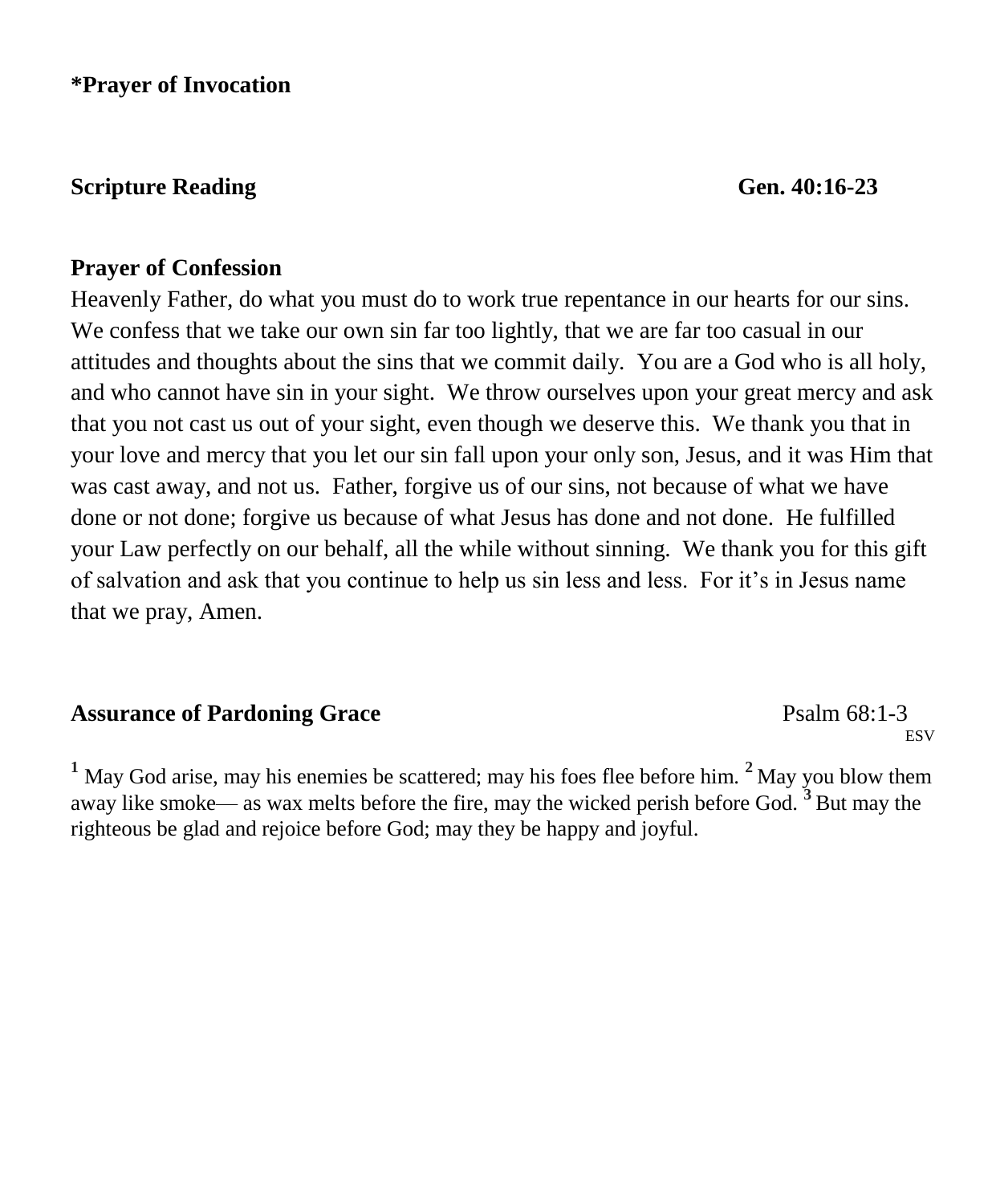# **Hymn of Thanksgiving** *Be Thou My Vision* **No. 642**

Be Thou my vision, O Lord of my heart; naught be all else to me, save that Thou art-Thou my best thought by day or by night, waking or sleeping, Thy presence my light.

Be Thou my wisdom, and Thou my true word; I ever with Thee and Thou with me, Lord; Thou my great Father, I Thy true son; Thou in me dwelling, and I with Thee one.

Be Thou my battle shield, sword for my fight; be Thou my dignity, Thou my delight, Thou my soul's shelter, Thou my high tow'r: raise Thou me heav'nward, O Pow'r of my pow'r.

Riches I heed not, nor man's empty praise, Thou mine inheritance, now and always: Thou and Thou only, first in my heart, High King of heaven, my treasure Thou art.

High King of heaven, my victory won, may I reach heaven's joys, O bright heav'n's Sun! Heart of my own heart, whatever befall, still be my vision, O Ruler of all.

Hymns from *Trinity Hymnal* used by permission of Great Commission Publications.

# **WSC 34-35**

# Q. 34. **What is adoption?**

A. Adoption is an act of God's free grace, whereby we are received into the number, and have a right to all the privileges of, the sons of God.

# Q. 35. **What is sanctification?**

A. Sanctification is the work of God's free grace, whereby we are renewed in the whole man after the image of God, and are enabled more and more to die unto sin, and live unto righteousness.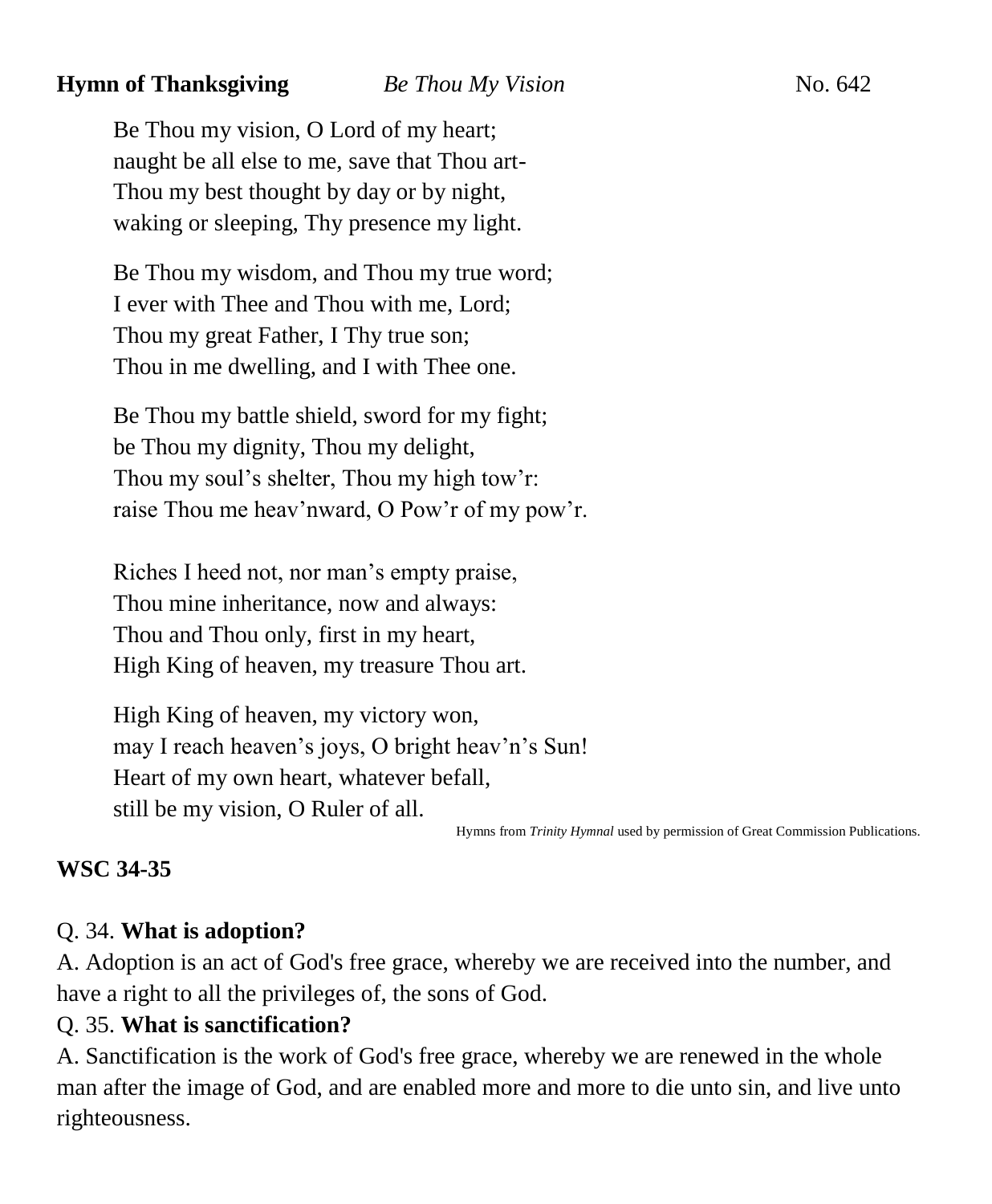**Prayer of Intercession**

# **Offering** *Selection by PM*

\***Doxology** No. 731

Praise God, from Whom all blessings flow; Praise Him, all creatures here below; Praise Him above, ye heav'nly host; Praise Father, Son, and Holy Ghost. Amen.

Hymns from *Trinity Hymnal* used by permission of Great Commission Publications.

| <i><b>*Hymn of Preparation</b></i> | Come, Thou Almighty King | No. 101 |
|------------------------------------|--------------------------|---------|
|                                    |                          |         |

Come, Thou Almighty King, help us Thy Name to sing, help us to praise! Father all glorious, o'er all victorious, come and reign over us, Ancient of Days!

Come, Thou Incarnate Word, gird on Thy mighty sword, our prayer attend! Come, and Thy people bless, and give Thy Word success, Spirit of holiness, on us descend!

Come, Holy Comforter, thy sacred witness bear in this glad hour. Thou who almighty art, now rule in every heart, and ne'er from us depart, Spirit of power!

To the great One in Three, eternal praises be, hence evermore. His sovereign majesty may we in glory see, and to eternity love and adore!

Hymns from *Trinity Hymnal* used by permission of Great Commission Publications.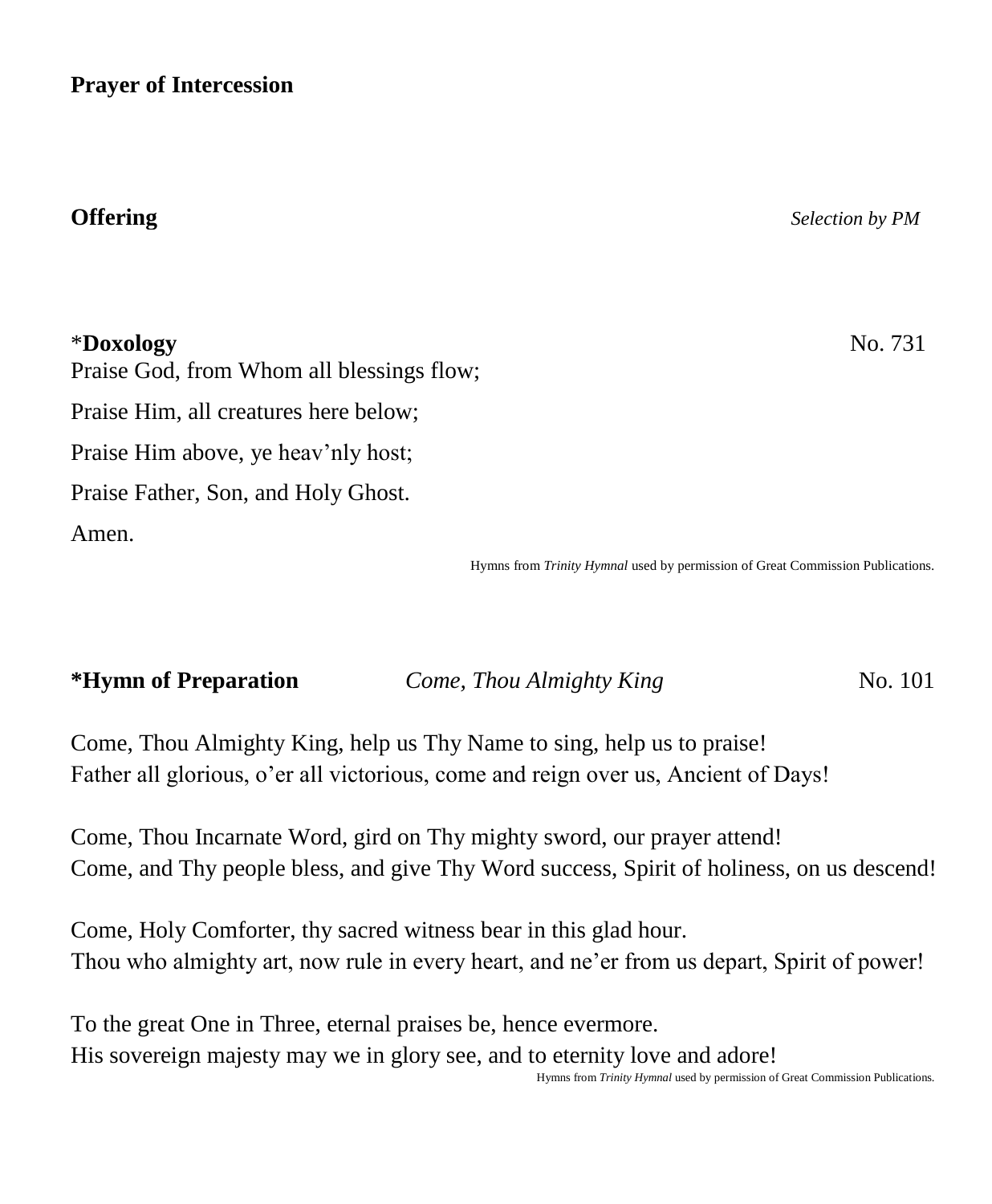1. Popularity

2. Discipleship

3. Salt

Questions:

- 1. Jesus uses a turn of phrase about hating people to describe a loving relationship. Is there room in your conversations to be more creative or articulate in how you talk about the Gospel?
- 2. How do you know how closely you're following Jesus? Do you know yourself well enough to know when your love is waning? What are some indicators of this?
- 3. How do you prepare yourself for a life of following Jesus Christ? What role does good theology and careful Bible study play in this?
- 4. What are some ways that Christians help to preserve society? How can we do this better as a church? As individuals?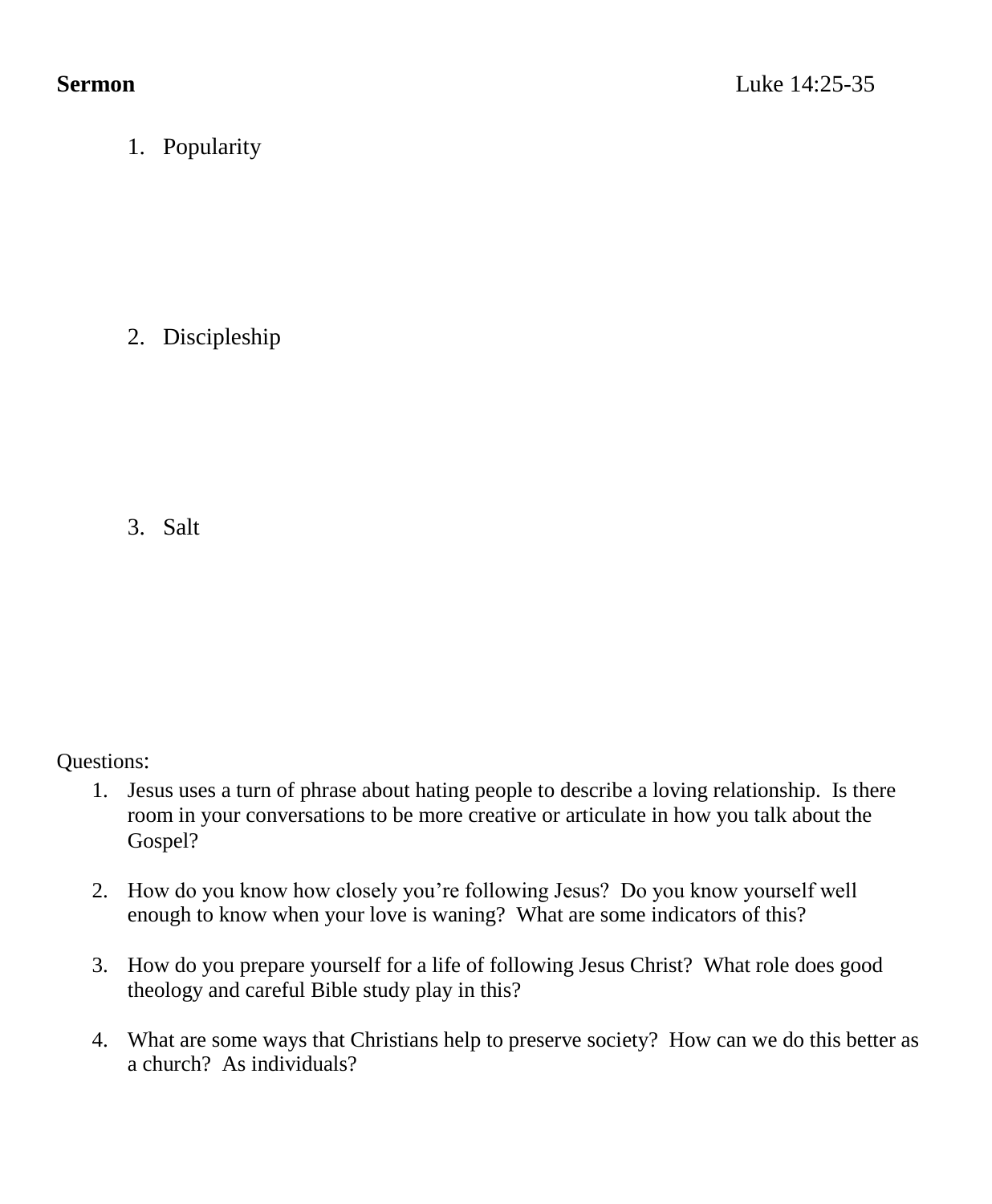Great is Thy faithfulness, O God, my Father; there is no shadow of turning with Thee; Thou changest not, Thy compassions, they fail not; as Thou hast been Thou forever wilt be.

# REFRAIN:

Great is Thy faithfulness! Great is Thy faithfulness! Morning by morning new mercies I see; all I have needed Thy hand hath provided. Great is Thy faithfulness, Lord, unto me!

Summer and winter and springtime and harvest, sun, moon, and stars in their courses above, join with all nature in manifold witness to Thy great faithfulness, mercy, and love. REFRAIN

Pardon for sin and a peace that endureth, Thine own dear presence to cheer and to guide, strength for today and bright hope for tomorrow, blessings all mine, with ten thousand beside! REFRAIN

Hymns from Trinity Hymnal used by permission of Great Commission Publications.

# **\*Benediction**

**\*Gloria Patri** No. 735 Glory be to the Father, and to the Son, and to the Holy Ghost; as it was in the beginning, is now, and ever shall be, world without end. Amen, amen.

Hymns from *Trinity Hymnal* used by permission of Great Commission Publications.

## **\*Postlude** *Selection by PM*

**\* Congregation:** Please stand as able.

**Piano** Paige Mecyssine

# **Intercessory Prayer** Andrew Gretzinger